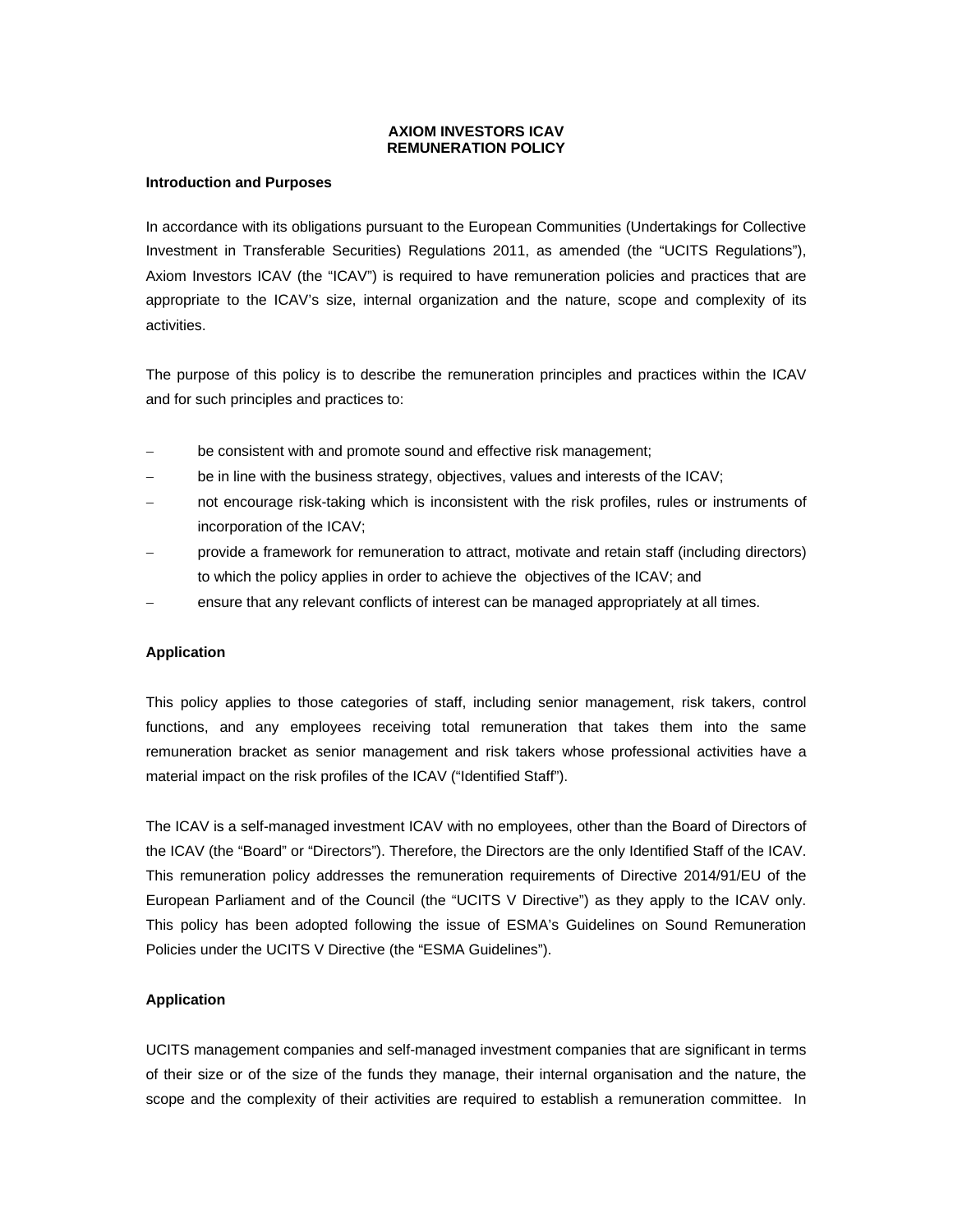view of the non-complex nature of the ICAV's internal structure and its activities, it is not considered appropriate for the ICAV to establish a remuneration committee. In particular, the ICAV has taken account of the following circumstances prevailing as of the date of this document:

- the ICAV's assets under management does not exceed EUR 137.88 million;
- the assets under management of the ICAV do not exceed EUR 1.25 billion;
- the expected assets under management of the ICAV for the coming 12-month period;
- the ICAV has no employees;
- the ICAV's shares are not listed and its legal structure is not complex;
- the ICAV does not manage any listed Funds; and
- the ICAV does not act as an alternative investment fund manager under Directive 2011/61/EU ("AIFMD") or provide the services mentioned under Article 6(3) of the UCITS Directive.

Accordingly, the ICAV is considered to be a non-complex, small scale UCITSICAV. The Board is responsible for the remuneration policy of the ICAV and for determining the remuneration of the Board.

## **Non-Executive Directors**

The Non-Executive members of the Board receive a fixed fee only and do not receive performancebased remuneration therefore avoiding a potential conflict of interest. The basic fee of a Non-Executive Board member is set at a level that is on par with the rest of the market and reflects the qualifications and contribution required in view of the ICAV's complexity, the extent of the responsibilities (including, without limitation: (i) chairmanship of the Board or of Board subcommittees, (ii) membership of Board sub-committees; and (iii) performing the role of the "organisational effectiveness" director as required by the Central Bank, where applicable) and the number of board meetings.

No pension contributions are payable on Non-Executive Directors' fees.

The Non-Executive Directors will be reimbursed all reasonable, validly incurred, duly authorised and documented business expenses.

The ICAV does not propose to provide benefits to the Directors other than those referred to in this policy.

The maximum notice period in any Director's letter of engagement shall be determined by the relevant letter of engagement. Subject to the terms of that engagement letter, a Director's fee will continue to be paid during the relevant notice period. No severance payments are made.

The ICAV's accounts are audited by KPMG who will ensure that the necessary disclosures are made in relation to remuneration in the annual audited accounts.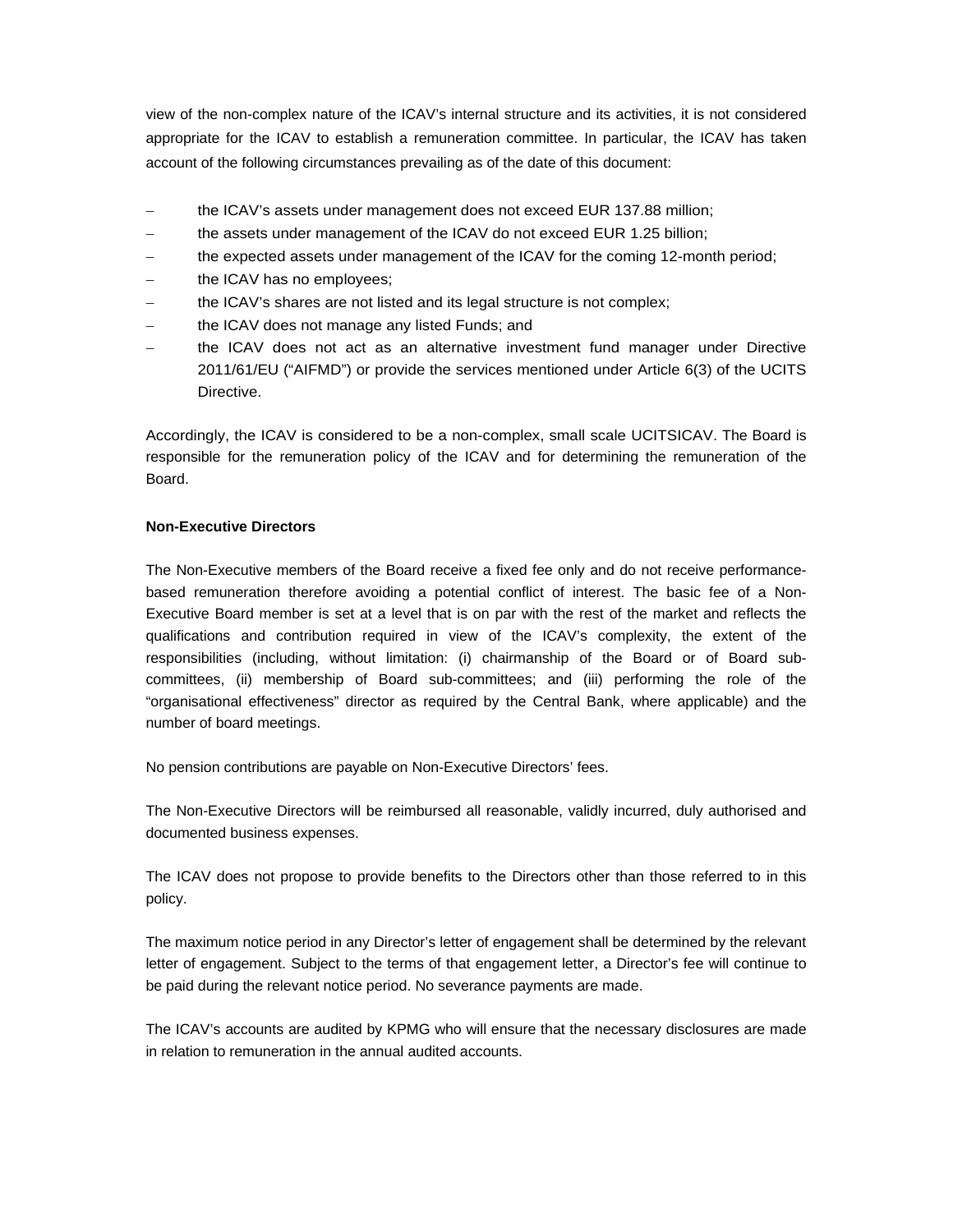## **Annual Review**

This remuneration policy (together with compliance herewith) will be subject to annual review. These reviews will ensure that:

- the overall remuneration system operates as intended;
- the remuneration pay-outs are appropriate;
- the risk profile, objectives and goals of the ICAV are adequately reflected; and
- the policy reflects available guidelines and regulatory requirements.

The Board will take appropriate timely measures to address any deficiencies.

# **Circumstances where action is required**

Following a review of adherence to the ICAV's remuneration policies and procedures, action may be required if remuneration levels do not adhere to the principles set out therein or is at a level which is unacceptable or gives rise to conflicts of interest. The action to be taken may include possible revision of the level of remuneration payable to the individual(s) concerned.

In the event that any such action is taken, the relevant payments must comply with the UCITS Regulations and the ESMA Guidelines (to the extent applicable) and in addition, the responsibility for determining action to be taken and for taking action on behalf of the ICAV lies with the Board.

# **Conflicts of Interest**

To the extent that the ICAV in the future retains any staff engaged in control functions (i.e., staff (other than senior management) responsible for risk management, compliance, internal audit and similar functions), in order to address any conflict of interest such staff shall be compensated in accordance with the achievement of the objectives linked to their control functions, independent of the performance of the business area to which the control functions relate. A Director of the ICAV is also an employee of KB Associates which could result in potential conflicts of interest in relation to any consideration by the ICAV regarding Axiom International Investors LLC (the "Delegate Manager") and the services it provides.

A Director may undertake external activities with or without compensation and/or inducements that might lead to a conflict of interest with the ICAV provided the conflict of interest is considered and disclosed in accordance with the terms of the Director's letter of appointment.

The ICAV has also adopted a connected party transaction policy in accordance with the requirements of the Central Bank.

# **Delegation of the Investment Management Function**

The ICAV has delegated the investment management function to the Delegate Manager and so the ICAV must ensure that: